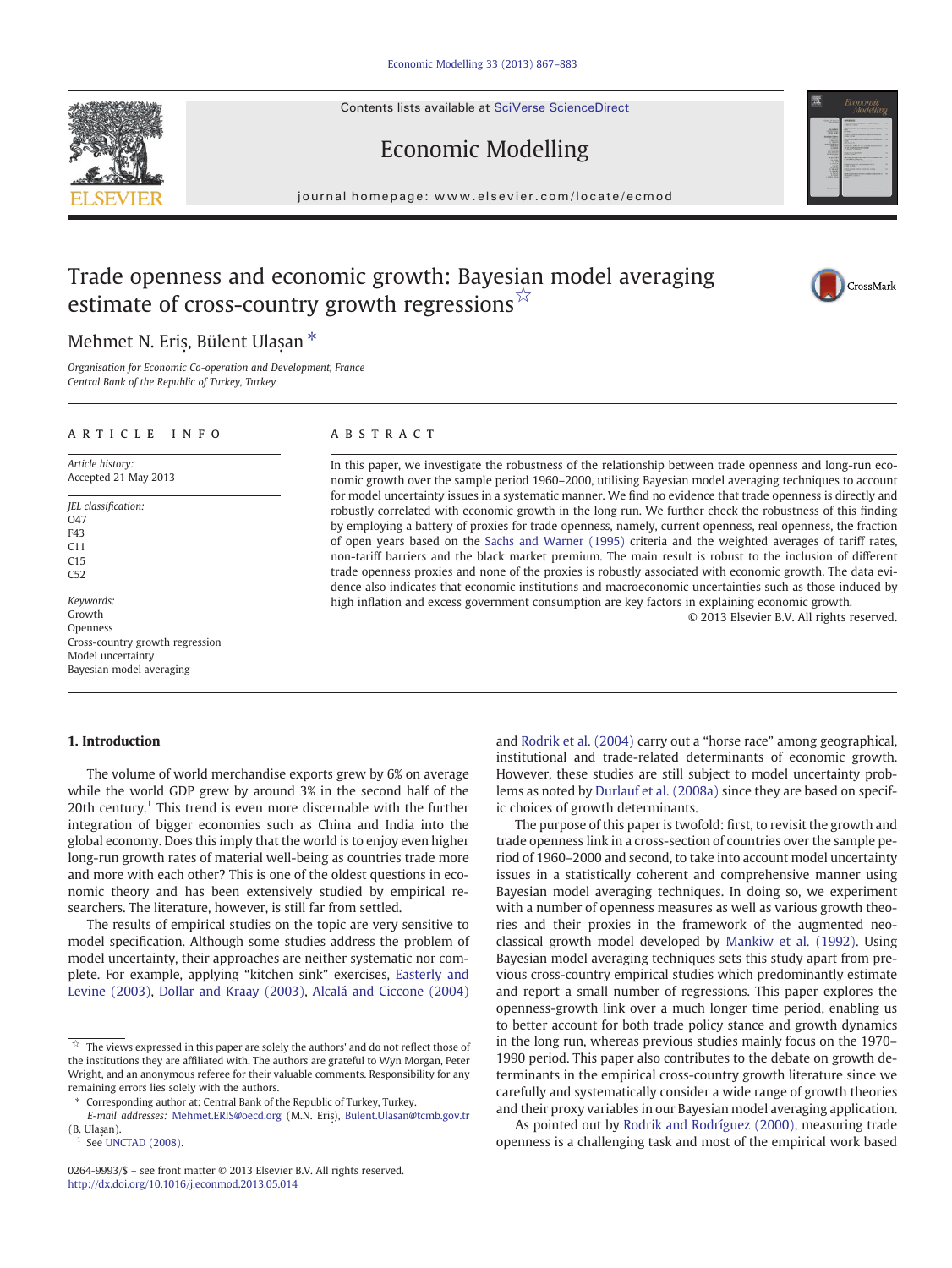on cross-country growth comparison fail to provide a satisfactory openness measure. Since openness is defined as removing policy barriers to international trade rather than trade intensity, we attempt to employ openness measures directly amenable to trade policy. In doing so, we construct three additional composite trade policy indexes: the weighted average of tariff rates, non-tariff barriers and black market premium.

Another important concern in the openness-growth literature is establishing the direction of casuality: Does openness result in or from growth? Indeed, this concern is valid for most of the growth theories considered in this study. Overcoming this problem is, however, a non-trivial issue not only because of extra computational burden required but also, even more importantly, difficulties in finding or constructing valid instrumental variables, particularly so when the number of regressors is enormous.<sup>2</sup> Therefore, our findings reveal a robust relationship between growth and suggested explanatory variables, without establishing a direction of casuality.

We find that trade openness is not robustly associated with longrun economic growth when uncertainty issues regarding specification and measures of trade openness are dealt with and when a sample covering a longer period is used. We also find substantial evidence in favour of sound economic institutions and macroeconomic stability as determinants of long-run growth.

The paper is organized as follows. The next section, Section 2, briefly reviews the literature on the relationship between trade openness and economic growth. [Section 3](#page--1-0) describes the methodology. [Section 4](#page--1-0) provides a cross-country growth model for our Bayesian model averaging application. [Section 5](#page--1-0) deals with implementation issues. Findings are presented and discussed in [Section 6](#page--1-0). Finally, [Section 7](#page--1-0) concludes.

### 2. Literature review

In the literature, the relationship between openness and economic growth was, until recently, assessed in the framework of the traditional Ricardian–Heckscher–Ohlin model. This model points out that openness to international trade brings only a one-time increase in output, since the country allocates its resources more efficiently after opening up based on its comparative advantages, having no implications for long-run growth. The neoclassical growth model implies that per capita output growth rate in the long-run is determined by exogenous technological progress. It also suggests that an increase in the saving rate generates a temporary rise in the growth rate. Of course, openness may impact the long run growth rate if there is a technology-stimulating effect of openness. However, neither the traditional Ricardian–Heckscher–Ohlin nor the neoclassical growth model provides a theoretical framework for the hypothesis that openness stimulates technological progress.

In this regard, only more recent endogenous growth theories pay attention to the implications of trade openness on long-run growth. The models of [Rivera-Batiz and Romer \(1991\)](#page--1-0) and [Grossman and](#page--1-0) [Helpman \(1991, Chapters 6 and 9\)](#page--1-0) provide a firmer theoretical framework linking trade policy to long-run economic growth. According to these models, openness to international trade provides four distinct opportunities that may lead to long run economic growth:

- i) Communication effect: Openness to international trade provides opportunities for communicating with foreign counterparts, which in turn facilitate the transmission of technologies.
- ii) Duplication effect: In the absence of international trade, some ideas and technologies are duplicated in multiple countries.

Openness encourages firms to invent new and distinct ideas and technologies and, consequently, prevent duplication of R&D efforts.

- iii) Integration effect: Trade openness increases the size of the market accessible to firms. Assuming intermediate goods as well as final goods are traded across countries, larger market size of the R&D sector raises R&D activity and, consequently, economic growth as this sector is subject to increasing returns to scale. On the other hand, after opening up to trade, the domestic R&D sector faces foreign competition and, as a result, may lose market share at home, leading to a slowdown in economic growth.
- iv) Allocation effect: Trade openness leads countries to specialise according to comparative advantages that are determined by factor endowments. Relative domestic prices of factors will alter after opening up to trade, as predicted by the Stolper– Samuelson theorem. If a country has a comparative advantage in a sector that is unskilled labour intensive, trade openness reduces the relative wage of skilled labour compared to unskilled labour. This leads to a rise in the level of R&D activities, and, consequently, in the long-run growth rate, as the cost of R&D decreases and/or the fraction of skilled labour endowment employed in R&D increases. The exact opposite takes place in a country that specialises in skilled-labour-intensive goods.

Among these different effects, only the communication and duplication channels necessarily raise economic growth. However, the allocation and integration effects are not unambiguously positive. Therefore, it is possible to conclude that the influence of openness to international trade on long-run economic growth depends on the magnitude and dominance of these different effects. In other words, endogenous growth theories do not necessarily predict that openness leads to higher economic growth under all circumstances and for all countries.

The openness-growth nexus has been the subject of a large number of empirical studies. The main body of the empirical literature consists of the cross-country studies dating back to the 1970s. Early cross-country work (for instance, [Balassa \(1978\)](#page--1-0), [Feder \(1982\)](#page--1-0), [Ram](#page--1-0) [\(1987\),](#page--1-0) inter alia) investigates the relationship between openness and growth in the framework of neoclassical growth accounting. They consider exports as a proxy for trade openness, and almost all of them conclude that export or outward trade orientation increases economic growth.

This issue drew renewed interest in the early 1990s, partly because of new analytical tools provided by endogenous growth theories and a considerable number of liberalisation reforms in developing countries during the 1980s. Consistent with earlier cross-country studies, they affirm the strong and positive relationship between trade openness and economic growth. The salient feature of these studies is that they employ new openness measures directly addressing trade policy and orientation. Moreover, these studies substantially benefit from the contributions of [Barro \(1991\)](#page--1-0) and [Mankiw et al. \(1992\)](#page--1-0) to cross-country growth empirics. Empirical researchers revisit the openness-growth relation taking into account important growth determinants.

For instance, employing an openness measure based on international price deviations, [Dollar \(1992\)](#page--1-0) concludes that openness is positively associated with economic growth. [Edwards \(1992, 1998\)](#page--1-0) provides strong evidence supporting that more open countries grow faster. In his later study, out of nine alternative openness and trade intervention measures, eight are found to be significant with the expected signs. [Ben-David \(1993\)](#page--1-0) finds absolute convergence in per capita income in a sample of open countries whereas closed countries do not tend to converge. [Lee \(1993\)](#page--1-0), constructing a composite indicator on the basis of "free trade openness", measured as the import share in the absence of trade barriers, shows that the import-weighted tariff rate and the black market premium are detrimental to economic

<sup>&</sup>lt;sup>2</sup> Some recent applications of Bayesian model averaging in the growth literature, including those by [Durlauf et al. \(2008a\),](#page--1-0) [Mirestean and Tsangarides \(2009\)](#page--1-0) and [Moral-](#page--1-0)[Benito \(2012\)](#page--1-0), attempt to deal with the problem of reverse casuality using panel data. These studies generally employ initial or lagged values of endogenous variables as instruments.